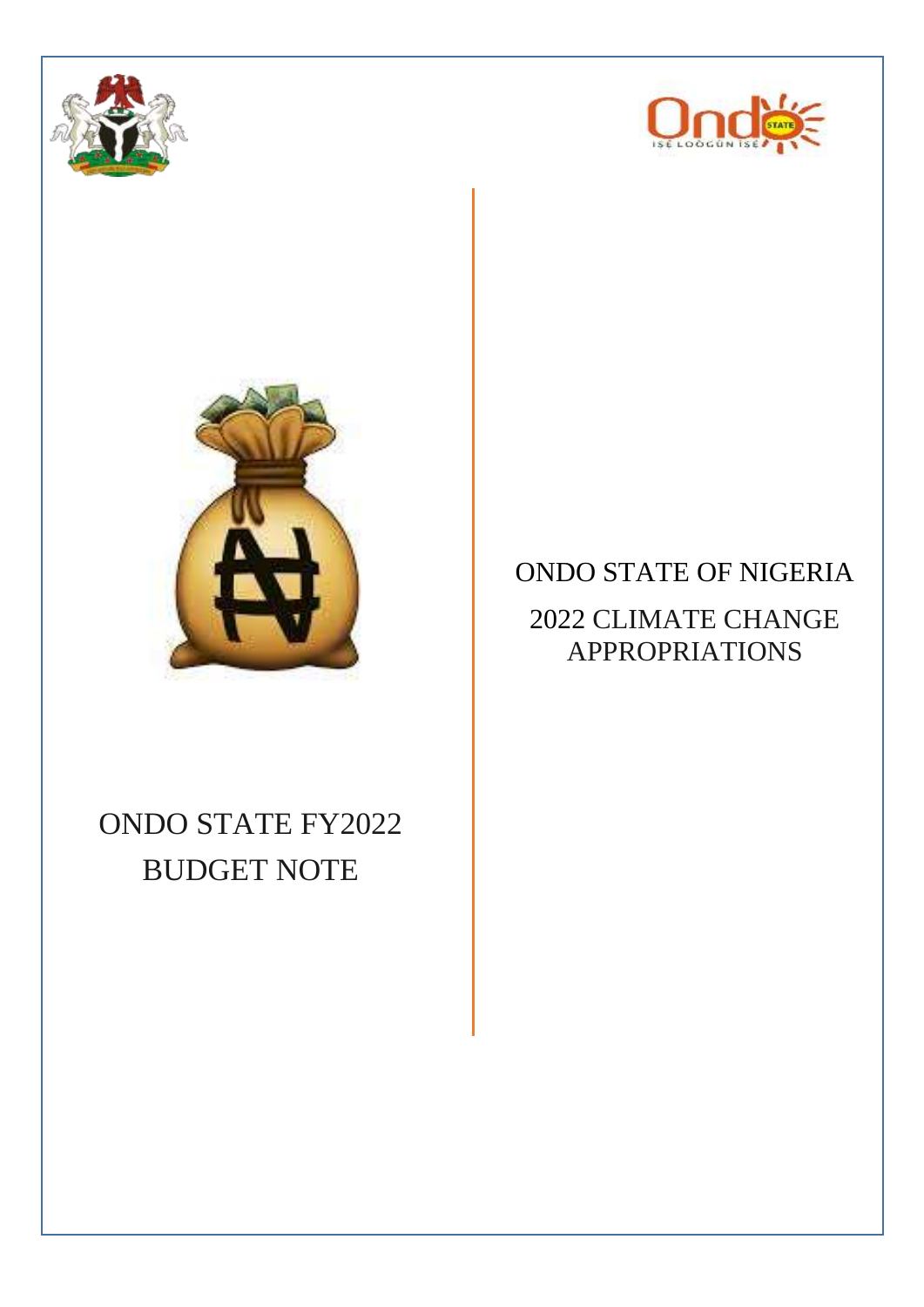| <b>NPPC policy</b><br>measures                                                                                                                                       | Project                                                                                                                                                                                                                                                                                                                               | <b>Description</b>                                   | climate appropria | Recurrent | Gov            | <b>Development</b><br>External | <b>External off budget</b> | <b>MDAs</b>                                                  |
|----------------------------------------------------------------------------------------------------------------------------------------------------------------------|---------------------------------------------------------------------------------------------------------------------------------------------------------------------------------------------------------------------------------------------------------------------------------------------------------------------------------------|------------------------------------------------------|-------------------|-----------|----------------|--------------------------------|----------------------------|--------------------------------------------------------------|
| Reduce forest loss<br>and degradation                                                                                                                                | <b>Urban Tree Planting:</b><br>Management of<br>Nurseries, Raising of<br>Assorted Tree Seedlings<br>and Planting of Urban<br>Trees and Ornnament,<br>planting along airport<br>road, fiwasaye and<br>Agbogbo                                                                                                                          |                                                      | 5,000,000.00      |           | 5,000,000.00   |                                |                            | Ministry of<br>Environment                                   |
| Promote agro-<br>forestry,                                                                                                                                           | REDD+ Government<br>Counterpart Contribution                                                                                                                                                                                                                                                                                          |                                                      | 40,000,000.00     |           | 40,000,000.00  |                                |                            | Ondo State Redd+<br>Project                                  |
| reforestation and<br>afforestation,                                                                                                                                  | REDD+ Draw Down                                                                                                                                                                                                                                                                                                                       |                                                      | 40,000,000.00     |           |                | 40,000,000.00                  |                            | Ondo State Redd+<br>Project                                  |
| including<br>community-based<br>and recovery                                                                                                                         | forest management RED GOLD (Oil Palm)                                                                                                                                                                                                                                                                                                 |                                                      | 2,000,000,000.00  |           |                | 2,000,000,000.00               |                            | Ondo State Agri-<br><b>Business</b><br>Empowerment<br>Centre |
| Pursue low-carbon                                                                                                                                                    | National Gas Expansion                                                                                                                                                                                                                                                                                                                |                                                      | 45,000,000.00     |           | 45,000,000.00  |                                |                            | General<br>Administration                                    |
| transition for oil and<br>gas companies in the                                                                                                                       | Programme<br>National Gas Expansion                                                                                                                                                                                                                                                                                                   |                                                      | 30,000,000.00     |           | 30,000,000.00  |                                |                            | General                                                      |
| country<br>Strengthen<br>regulatory and<br>institutional<br>capacity to<br>implement and<br>disseminate<br>technical solutions<br>in adaptation to<br>agriculture    | Programme GCC<br><b>Aforestation Project:</b><br>Reviewing of the existing<br>Agricultural policy                                                                                                                                                                                                                                     |                                                      | 2,000,000.00      |           | 2,000,000.00   |                                |                            | Administration<br>Ministry of<br>Agriculture                 |
| Promote wide<br>adoption of climate-<br>smart and<br>agricultural practices<br>among small-holder<br>farmers, including<br>women and youth                           | ecologically resilient LIFE-ND project (Min of<br>Agric)-Drawdown                                                                                                                                                                                                                                                                     |                                                      | 514,300,000.00    |           |                | 514,300,000.00                 |                            | Ministry of<br>Agriculture                                   |
| Promote wide<br>adoption of climate-<br>smart and<br>ecologically resilient<br>agricultural practice:<br>among small-holder<br>farmers, including<br>women and youth | LIFE-ND project (Min of<br>Agric)-Govt Counterpart<br>Contribution                                                                                                                                                                                                                                                                    |                                                      | 80,000,000.00     |           | 80,000,000.00  |                                |                            | Ministry of<br>Agriculture                                   |
| Promote using<br>existing framework<br>of policy and<br>regulations                                                                                                  | Livestock Production and<br><b>Resilience Support</b><br>project (L-PRES)<br>Counterpart fund by<br>sustainable livestock Ondo State Government                                                                                                                                                                                       |                                                      | 600,000,000.00    |           |                | 600,000,000.00                 |                            | Ministry of<br>Agriculture                                   |
| production taking<br>congnizance of<br>declining availability project (L-PRES)<br>of grazing land and<br>fodder as well as                                           | Livestock Production and<br><b>Resilience Support</b><br>Counterpart fund by<br>Ondo State Government                                                                                                                                                                                                                                 |                                                      | 80,000,000.00     |           | 80,000,000.00  |                                |                            | Ministry of<br>Agriculture                                   |
| Mainstream climate<br>change adaptation<br>into forest<br>management                                                                                                 | Analysis of Forestry and<br>Produce field data for<br>innovative ideas                                                                                                                                                                                                                                                                |                                                      | 1,000,000.00      |           | 1,000,000.00   |                                |                            | Ministry of<br><b>Natural Resources</b>                      |
| Invest in early<br>warning systems,<br>including reliable<br>and timely weather<br>and hydro-<br>meteorological<br>observations<br>combined with<br>forecast models  | Resuscitation of<br>Community Based Flood<br><b>Early Warning Signal</b><br><b>Station Units: Ikare</b><br>Akoko, Owena Elesin,<br>Akure and installation of<br>one at Ile-Oluji                                                                                                                                                      |                                                      | 7,000,000.00      |           | 7,000,000.00   |                                |                            | Ministry of<br>Environment                                   |
| Promote<br>preparedness in all<br>areas of primary<br>and<br>response<br>climate-induced<br>diseases<br>and<br>pandemics.                                            | healthcare delivery Emergency Preparedness<br>to and Disease Survelliance                                                                                                                                                                                                                                                             |                                                      | 30,000,000.00     |           | 30,000,000.00  |                                |                            | Ministry of Health                                           |
| Strengthen River<br>Basin governance<br>and scale-up                                                                                                                 | <b>Gully Erosion Concrete</b><br>Channelization works                                                                                                                                                                                                                                                                                 | Gully erosion can<br>lead to farmland<br>degradation | 8,000,000.00      |           | 8,000,000.00   |                                |                            | Ministry of<br>Environment                                   |
| regional<br>cooperation,                                                                                                                                             | New Map (Counterpart<br>Contribution)                                                                                                                                                                                                                                                                                                 | This donor<br>sponsored project                      | 300,000,000.00    |           | 300,000,000.00 | $\sim$                         |                            | New Map Project<br>Office                                    |
| particularly along<br>the major river                                                                                                                                | New Map (Draw Down)                                                                                                                                                                                                                                                                                                                   | is targeted at<br>controlling flood                  | 2,500,000,000.00  |           |                | 2,500,000,000.00               |                            | New Map Project<br>Office                                    |
|                                                                                                                                                                      | <b>Climate and Soil</b><br>Research: Production<br>and Airing of Weather<br>Guide to farmers on OSRC                                                                                                                                                                                                                                  |                                                      | 1,500,000.00      |           | 1,500,000.00   |                                |                            | Agro-<br>Climatological<br>and Ecological<br>Project         |
| Mainstream<br>Information and<br>Communication<br>Sector planning in<br>the adaptation<br>planning processes                                                         | <b>Climate Change</b><br>Management:<br>Sensitization of relevant<br>MDAs on the cross<br>sectorial implication of<br>climate change issues.<br>Reactivation of climate<br>change Desk Officer in all<br><b>MDAs and Development</b><br>of action plan for the<br>state. Encouragement on<br>investment in renewable<br>clean energy. |                                                      | 8,000,000.00      |           | 8,000,000.00   |                                |                            | Ministry of<br>Environment                                   |
| Promote and<br>support research<br>and innovation in<br>ICT                                                                                                          | Capacity Building on soil<br>and Weather Activities<br>and Attendance of<br>conferences/seminars on<br>climate change and soil<br>activities                                                                                                                                                                                          |                                                      | 2,500,000.00      | 1         | 2,500,000.00   |                                |                            | Agro-<br>Climatological<br>and Ecological<br>Project         |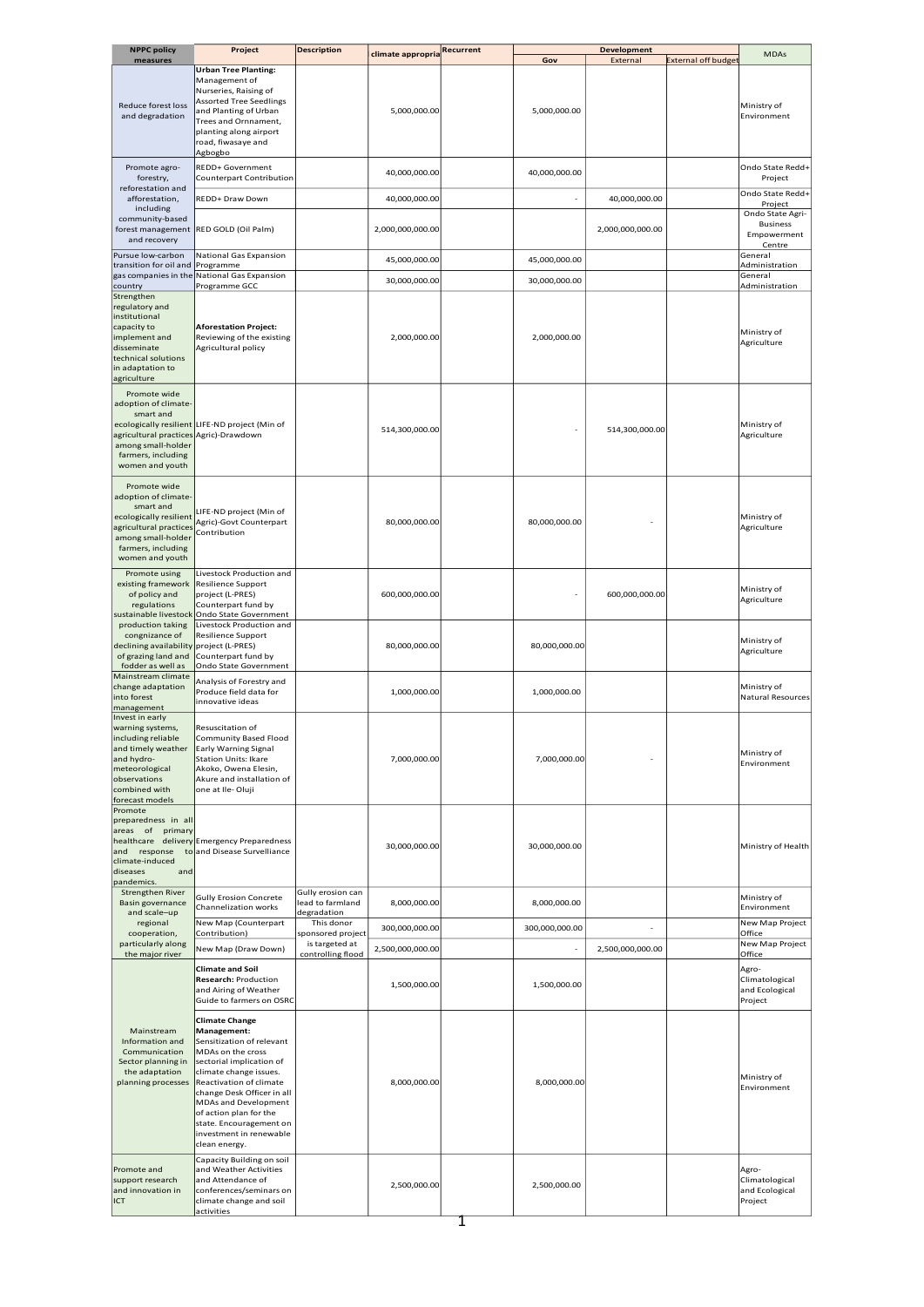| <b>Climate Change Capital Expenditure</b>                                                                                                                                                                                                                              |                       |                                                                      |                                                |                      |                      |  |  |  |  |  |
|------------------------------------------------------------------------------------------------------------------------------------------------------------------------------------------------------------------------------------------------------------------------|-----------------------|----------------------------------------------------------------------|------------------------------------------------|----------------------|----------------------|--|--|--|--|--|
| <b>Project Name</b>                                                                                                                                                                                                                                                    | <b>Programme Code</b> | <b>Administrative Code and Description</b>                           | <b>Economic Code and</b><br><b>Description</b> | 2021 Approved Budget | 2022 Proposed Budget |  |  |  |  |  |
| <b>Total Capital Expenditure</b>                                                                                                                                                                                                                                       |                       |                                                                      |                                                | 8,130,000,000.       | 6,294,300,000.       |  |  |  |  |  |
| National Gas Expansion Programme                                                                                                                                                                                                                                       | 130016101017          | 016100100200: GENERAL ADMINISTRATION                                 | 32010555 - OTHER<br><b>EQUIPMENTS</b>          | 45,000,000.00        | 45,000,000.00        |  |  |  |  |  |
| National Gas Expansion Programme GCC                                                                                                                                                                                                                                   | 130016101018          | 016100100200: GENERAL ADMINISTRATION                                 | 32010555 - OTHER<br><b>EQUIPMENTS</b>          | 100,000,000.00       | 30,000,000.00        |  |  |  |  |  |
| LIFE-ND project (Min of Agric)-Drawdown                                                                                                                                                                                                                                | 010021501178          | 021500100100: MINISTRY OF AGRICULTURE                                | 32010903-BIOLOGICAL<br><b>ASSETS</b>           | 200,000.00           | 514,300,000.00       |  |  |  |  |  |
| LIFE-ND project (Min of Agric)-Govt Counterpart<br>Contribution                                                                                                                                                                                                        | 010021501179          | 021500100100: MINISTRY OF AGRICULTURE                                | 32010903-BIOLOGICAL<br>ASSETS                  | 1,000,000.00         | 80,000,000.00        |  |  |  |  |  |
| Livestock Production and Resilience Support<br>project (L-PRES) Counterpart fund by Ondo State<br>Government                                                                                                                                                           | 010021501180          | 021500100100: MINISTRY OF AGRICULTURE                                | 32010903-BIOLOGICAL<br><b>ASSETS</b>           | 1,000,000.00         | 80,000,000.00        |  |  |  |  |  |
| Livestock Production and Resilience Support<br>project (L-PRES) Draw Down                                                                                                                                                                                              | 010021501181          | 021500100100: MINISTRY OF AGRICULTURE                                | 32010903-BIOLOGICAL<br><b>ASSETS</b>           | 0.00                 | 600,000,000.00       |  |  |  |  |  |
| Reviewing of the existing Agricultural policy                                                                                                                                                                                                                          | 010021501149          | 021500100100: MINISTRY OF AGRICULTURE                                | 32010903 - BIOLOGICAL<br><b>ASSETS</b>         | 1,500,000.00         | 2,000,000.00         |  |  |  |  |  |
| Capacity Building on Soil and Weather Activities<br>and Attendance of Conferences/Seminars on<br>Climate and Soil activities                                                                                                                                           | 010021501013          | 021511500100: AGRO-CLIMATOLOGICAL AND<br>ECOLOGICAL PROJECT          | 32030109 - RESEARCH &<br><b>DEVELOPMENT</b>    | 1,000,000.00         | 2,500,000.00         |  |  |  |  |  |
| Production and Airing of Weather Guide to farmers<br>on OSRC                                                                                                                                                                                                           | 010021501010          | 021511500100: AGRO-CLIMATOLOGICAL AND<br>ECOLOGICAL PROJECT          | 32030109 - RESEARCH &<br>DEVELOPMENT           | 1,500,000.00         | 1,500,000.00         |  |  |  |  |  |
| RED GOLD (Oil Palm)                                                                                                                                                                                                                                                    | 010021501069          | 021511700100: Ondo State Agri-Business<br>Empowerment Centre (OSAEC) | 32010903-BIOLOGICAL<br><b>ASSETS</b>           | 0.00                 | 2,000,000,000.00     |  |  |  |  |  |
| Analysis of Forestry and Produce field data for<br>innovative ideas                                                                                                                                                                                                    | 010023301060          | 023300100100: MINISTRY OF NATURAL<br><b>RESOURCES</b>                | 32010903-BIOLOGICAL<br>ASSETS                  | 1,000,000.00         | 1,000,000.00         |  |  |  |  |  |
| REDD+ Draw Down                                                                                                                                                                                                                                                        | 090023301005          | 023305100200: ONDO STATE UN-REDD+<br><b>PROJECT</b>                  | 32010903-BIOLOGICAL<br><b>ASSETS</b>           | 40,000,000.00        | 40,000,000.00        |  |  |  |  |  |
| REDD+ Government Counterpart Contribution                                                                                                                                                                                                                              | 090023301004          | 023305100200: ONDO STATE UN-REDD+<br><b>PROJECT</b>                  | 32010903-BIOLOGICAL<br><b>ASSETS</b>           | 40,000,000.00        | 40,000,000.00        |  |  |  |  |  |
| Emergency Preparedness and Disease<br>Survelliance                                                                                                                                                                                                                     | 040052101031          | 052100100100: MINISTRY OF HEALTH                                     | 32030109-RESEARCH &<br><b>DEVELOPMENT</b>      | 20,000,000.00        | 30,000,000.00        |  |  |  |  |  |
| Management of Nurseries, Raising of Assorted<br>Tree Seedlings and Planting of Urban Trees and<br>Ornnament, planting along airport road, fiwasaye<br>and Agbogbo                                                                                                      | 090053501047          | 053500100100: MINISTRY OF ENVIRONMENT                                | 32010903 - BIOLOGICAL<br><b>ASSETS</b>         | 8,000,000.00         | 5,000,000.00         |  |  |  |  |  |
| Gully Erosion Concrete Channelization works                                                                                                                                                                                                                            | 090000040104          | 053500100100: MINISTRY OF ENVIRONMENT                                | 32010903 - BIOLOGICAL<br><b>ASSETS</b>         | 20,000,000.00        | 8,000,000.00         |  |  |  |  |  |
| Resuscitation of Community Based Flood Early<br>Warning Signal Station Units: Ikare Akoko, Owena<br>Elesin, Akure and installation of one at Ile- Oluji                                                                                                                | 090053501048          | 053500100100: MINISTRY OF ENVIRONMENT                                | 32010903 - BIOLOGICAL<br><b>ASSETS</b>         | 5,000,000.00         | 7,000,000.00         |  |  |  |  |  |
| Sensitization of relevant MDAs on the cross<br>sectorial implication of climate change issues.<br>Reactivation of climate change Desk Officer in all<br>MDAs in development of action plan for the state.<br>Encouragement on investment in renewable clean<br>energy. | 090053501070          | 053500100100: MINISTRY OF ENVIRONMENT                                | 32010903 - BIOLOGICAL<br><b>ASSETS</b>         | 500,000.00           | 8,000,000.00         |  |  |  |  |  |
| New Map (Counterpart Contribution)                                                                                                                                                                                                                                     | 090053501004          | 053500100200: NEW MAP PROJECT OFFICE                                 | 32010209-SEWAGE/<br>DRAINAGE NETWORK           | 300,000,000.00       | 300,000,000.00       |  |  |  |  |  |
| New Map (Drawn Down)                                                                                                                                                                                                                                                   | 090053501003          | 053500100200: NEW MAP PROJECT OFFICE                                 | 32010209-SEWAGE/<br>DRAINAGE NETWORK           | 1,250,000,000.00     | 2,500,000,000.00     |  |  |  |  |  |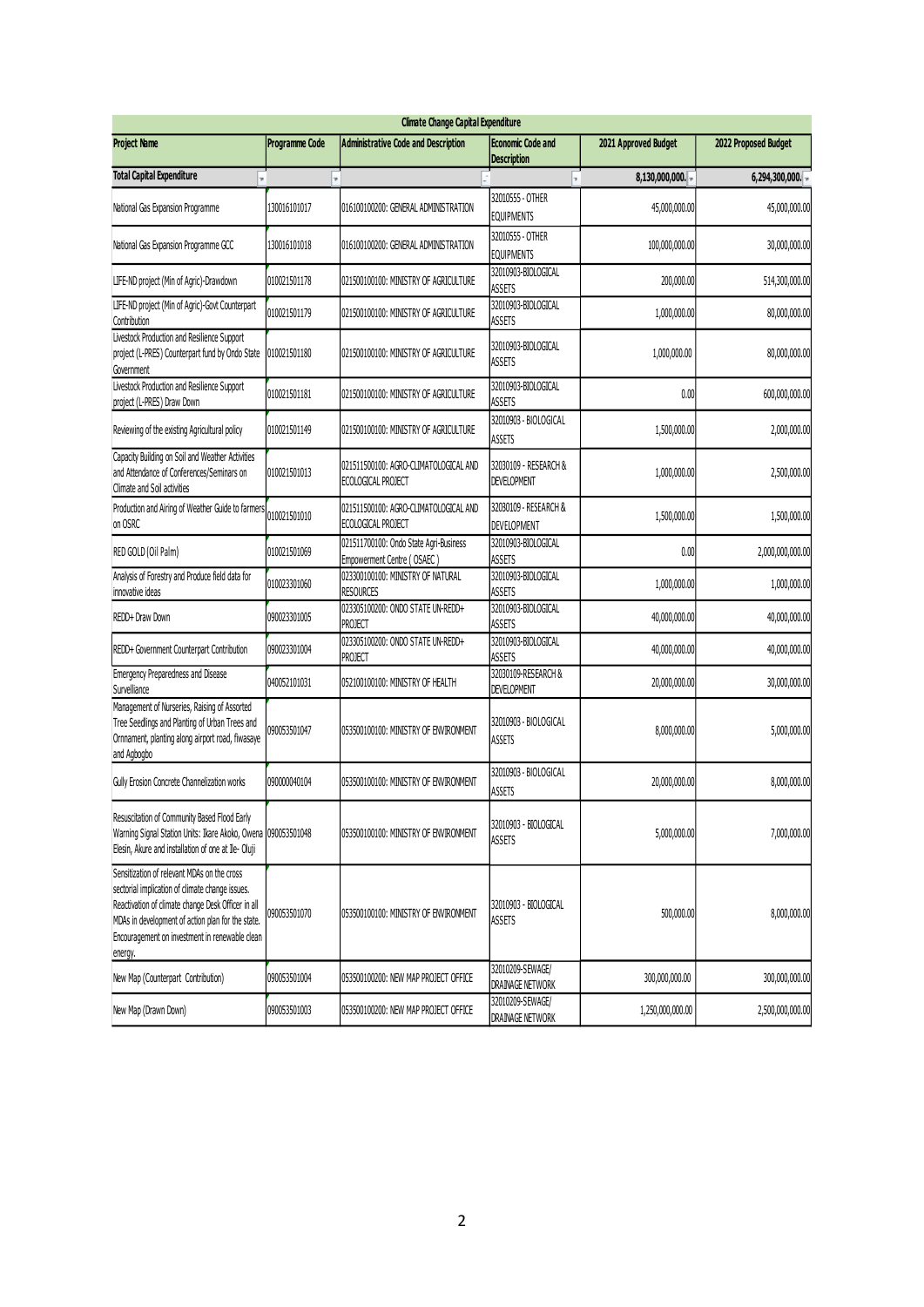

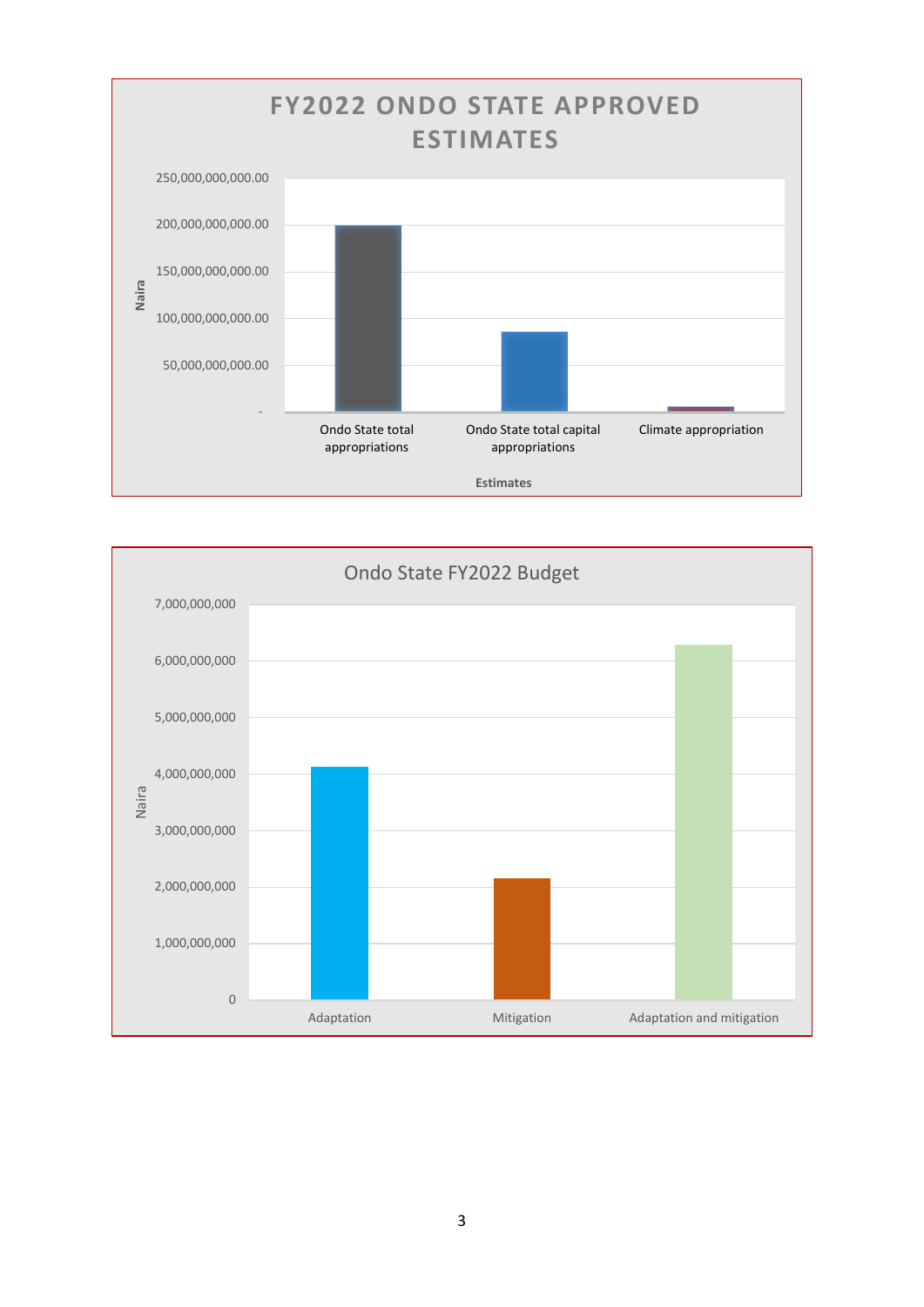